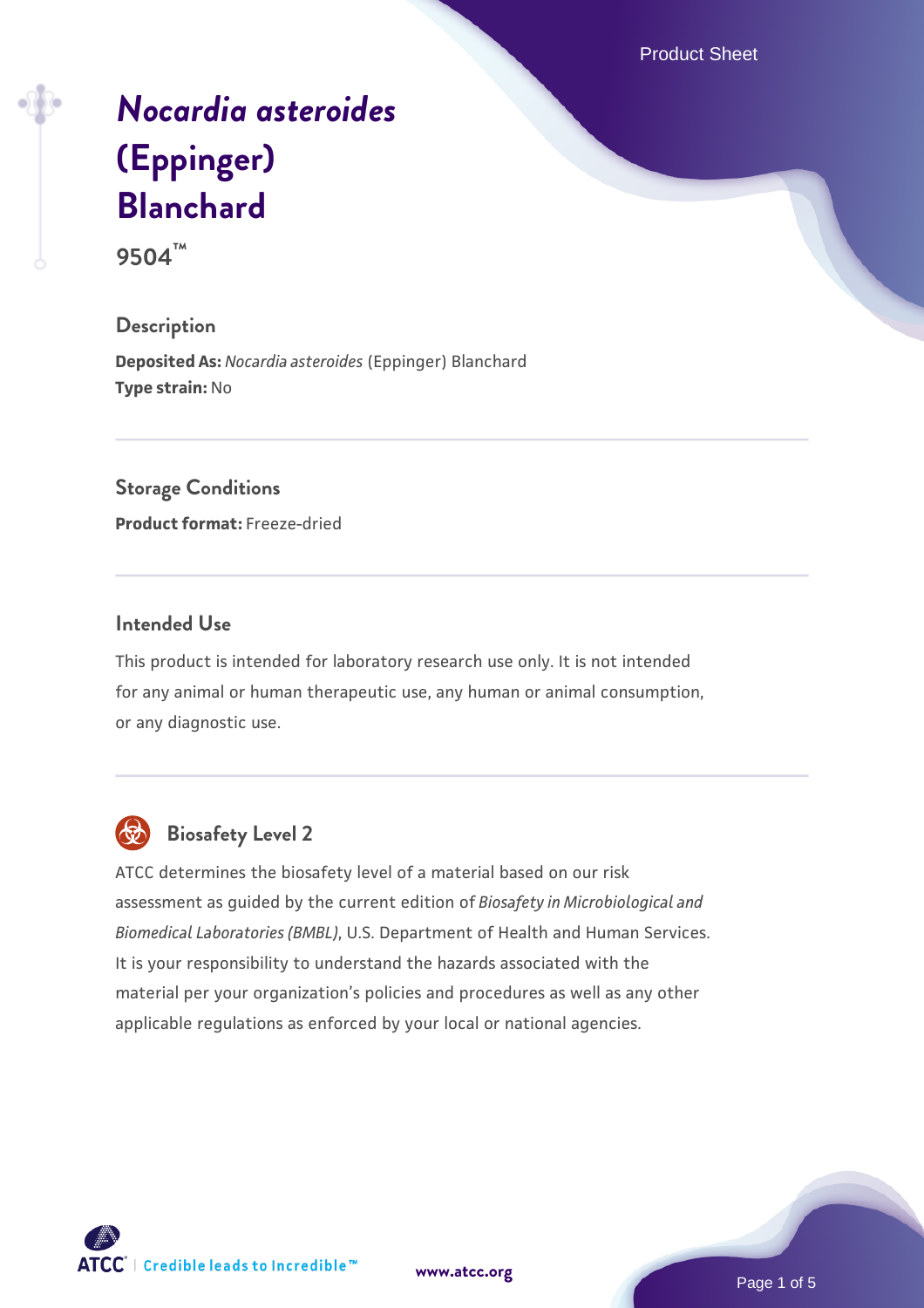# **[Nocardia asteroides](https://www.atcc.org/products/9504) [\(Eppinger\) Blanchard](https://www.atcc.org/products/9504)** Product Sheet **9504**

ATCC highly recommends that appropriate personal protective equipment is always used when handling vials. For cultures that require storage in liquid nitrogen, it is important to note that some vials may leak when submersed in liquid nitrogen and will slowly fill with liquid nitrogen. Upon thawing, the conversion of the liquid nitrogen back to its gas phase may result in the vial exploding or blowing off its cap with dangerous force creating flying debris. Unless necessary, ATCC recommends that these cultures be stored in the vapor phase of liquid nitrogen rather than submersed in liquid nitrogen.

# **Certificate of Analysis**

For batch-specific test results, refer to the applicable certificate of analysis that can be found at www.atcc.org.

# **Growth Conditions**

**Medium:**  [ATCC Medium 0196: Yeast malt extract medium ISP #2](https://www.atcc.org/-/media/product-assets/documents/microbial-media-formulations/1/9/6/atcc-medium-0196.pdf?rev=3ab98ce3034f46208b34017336aa4c86) **Temperature:** 37°C

# **Material Citation**

If use of this material results in a scientific publication, please cite the material in the following manner: *Nocardia asteroides* (Eppinger) Blanchard (ATCC 9504)

# **References**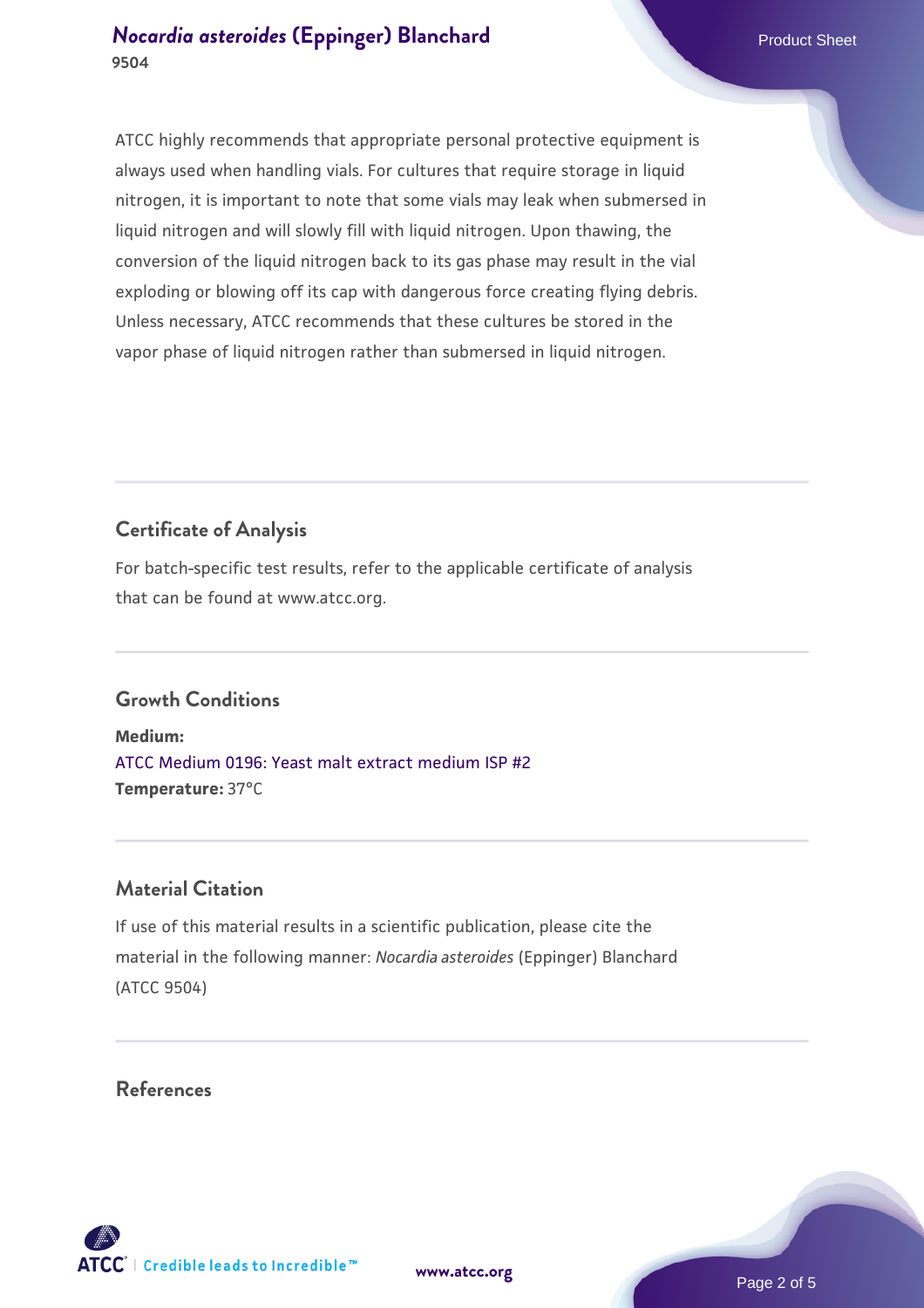# **[Nocardia asteroides](https://www.atcc.org/products/9504) [\(Eppinger\) Blanchard](https://www.atcc.org/products/9504)** Product Sheet **9504**

References and other information relating to this material are available at www.atcc.org.

### **Warranty**

The product is provided 'AS IS' and the viability of ATCC® products is warranted for 30 days from the date of shipment, provided that the customer has stored and handled the product according to the information included on the product information sheet, website, and Certificate of Analysis. For living cultures, ATCC lists the media formulation and reagents that have been found to be effective for the product. While other unspecified media and reagents may also produce satisfactory results, a change in the ATCC and/or depositor-recommended protocols may affect the recovery, growth, and/or function of the product. If an alternative medium formulation or reagent is used, the ATCC warranty for viability is no longer valid. Except as expressly set forth herein, no other warranties of any kind are provided, express or implied, including, but not limited to, any implied warranties of merchantability, fitness for a particular purpose, manufacture according to cGMP standards, typicality, safety, accuracy, and/or noninfringement.

### **Disclaimers**

This product is intended for laboratory research use only. It is not intended for any animal or human therapeutic use, any human or animal consumption, or any diagnostic use. Any proposed commercial use is prohibited without a license from ATCC.

While ATCC uses reasonable efforts to include accurate and up-to-date information on this product sheet, ATCC makes no warranties or representations as to its accuracy. Citations from scientific literature and patents are provided for informational purposes only. ATCC does not warrant



**[www.atcc.org](http://www.atcc.org)**

Page 3 of 5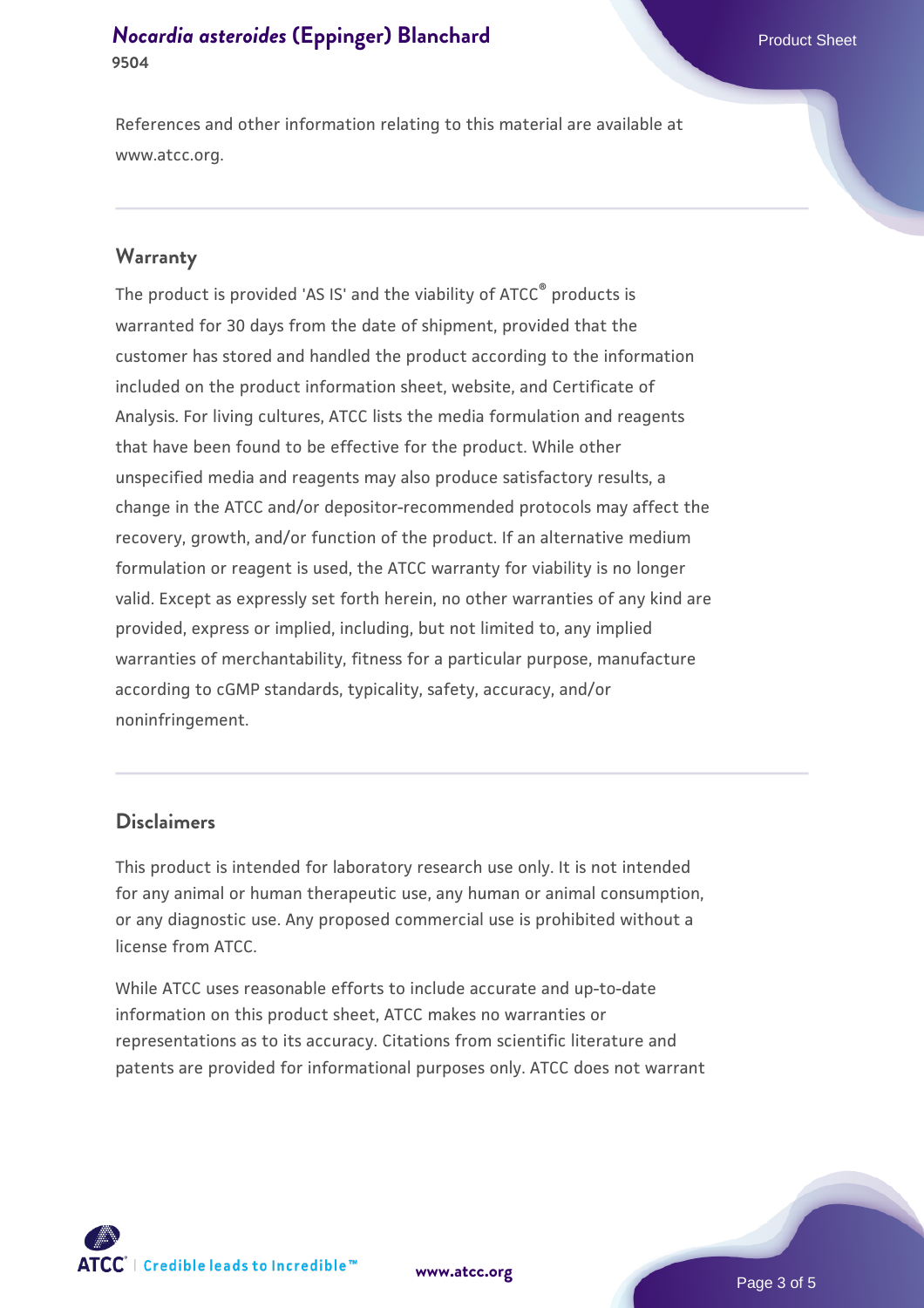that such information has been confirmed to be accurate or complete and the customer bears the sole responsibility of confirming the accuracy and completeness of any such information.

This product is sent on the condition that the customer is responsible for and assumes all risk and responsibility in connection with the receipt, handling, storage, disposal, and use of the ATCC product including without limitation taking all appropriate safety and handling precautions to minimize health or environmental risk. As a condition of receiving the material, the customer agrees that any activity undertaken with the ATCC product and any progeny or modifications will be conducted in compliance with all applicable laws, regulations, and guidelines. This product is provided 'AS IS' with no representations or warranties whatsoever except as expressly set forth herein and in no event shall ATCC, its parents, subsidiaries, directors, officers, agents, employees, assigns, successors, and affiliates be liable for indirect, special, incidental, or consequential damages of any kind in connection with or arising out of the customer's use of the product. While reasonable effort is made to ensure authenticity and reliability of materials on deposit, ATCC is not liable for damages arising from the misidentification or misrepresentation of such materials.

Please see the material transfer agreement (MTA) for further details regarding the use of this product. The MTA is available at www.atcc.org.

# **Copyright and Trademark Information**

© ATCC 2021. All rights reserved. ATCC is a registered trademark of the American Type Culture Collection.

### **Revision**

This information on this document was last updated on 2021-05-19

## **Contact Information**



**[www.atcc.org](http://www.atcc.org)**